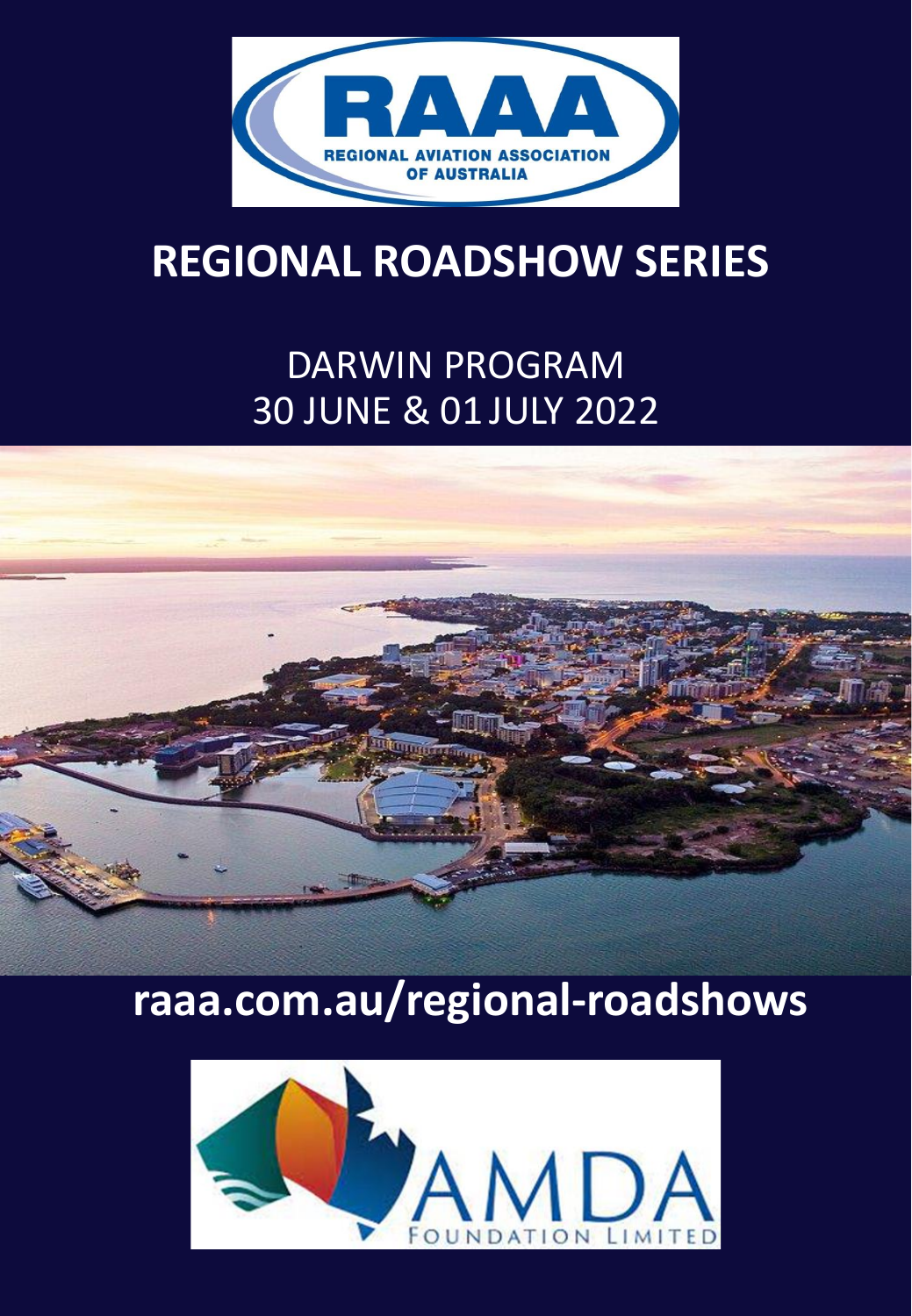### **WEDNESDAY 29TH JUNE Darwin Airport**



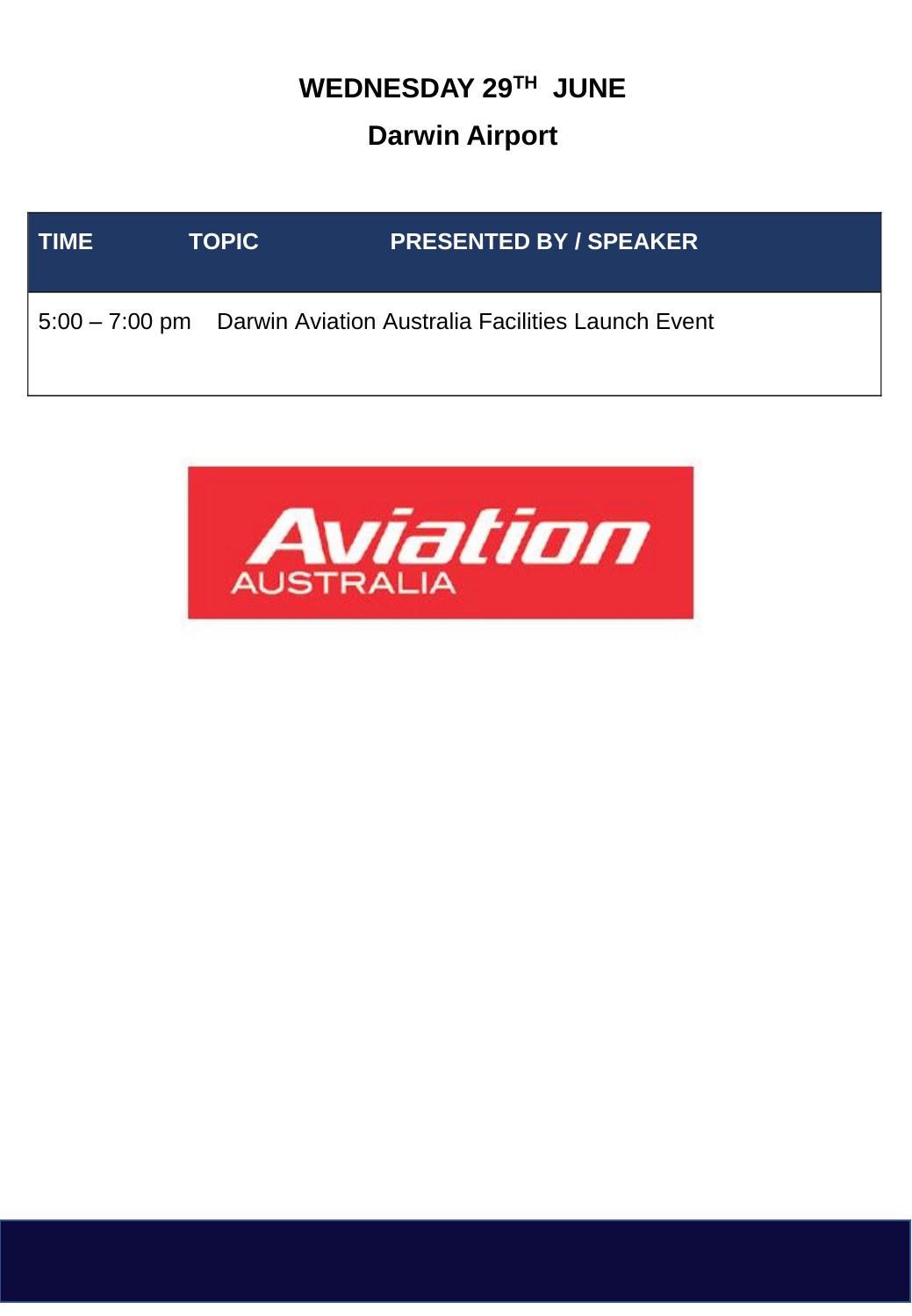# **PROGRAM DAY 1 – THURSDAY 30TH JUNE**

#### **Mercure Darwin Airport Resort**

| <b>TIME</b>                        | <b>TOPIC</b>                                               | <b>PRESENTED BY / SPEAKER</b>                                 |
|------------------------------------|------------------------------------------------------------|---------------------------------------------------------------|
|                                    | 11:30 - 12:30 Welcome Lunch                                |                                                               |
| $12:30 - 12:45$                    | Welcome address                                            | RAAA & Justin Giddings, AMDA                                  |
| $12:45 - 13:30$<br>$13:30 - 14:15$ | <b>Towards Net Zero</b>                                    | Emma Whittlesea, Griffith University<br>Graeme Potger, Qantas |
|                                    | 14:15 - 14:35 Afternoon Tea                                | <b>World Fuel Services</b><br>World                           |
|                                    | 14:35 - 15:05 From science to operational reality          | Alan Milne, Skytrans                                          |
| $15:05 - 15:40$                    | <b>NTAS</b>                                                | <b>Rob Porter</b>                                             |
| $15:40 - 16:30$                    | <b>Building the Albatross</b>                              | Dan Webster, Amphibian Aerospace                              |
| 17:00                              | <b>Close</b>                                               |                                                               |
| $18:00 -$ Late                     | <b>Evening event</b><br><b>Mindil Beach Resort Casino*</b> | <b>Cobham Aviation Services</b><br>COBHEIM                    |

Mindil Beach Resort Casino is located at Mindil Beach, Gilruth Ave, Darwin City NT 0820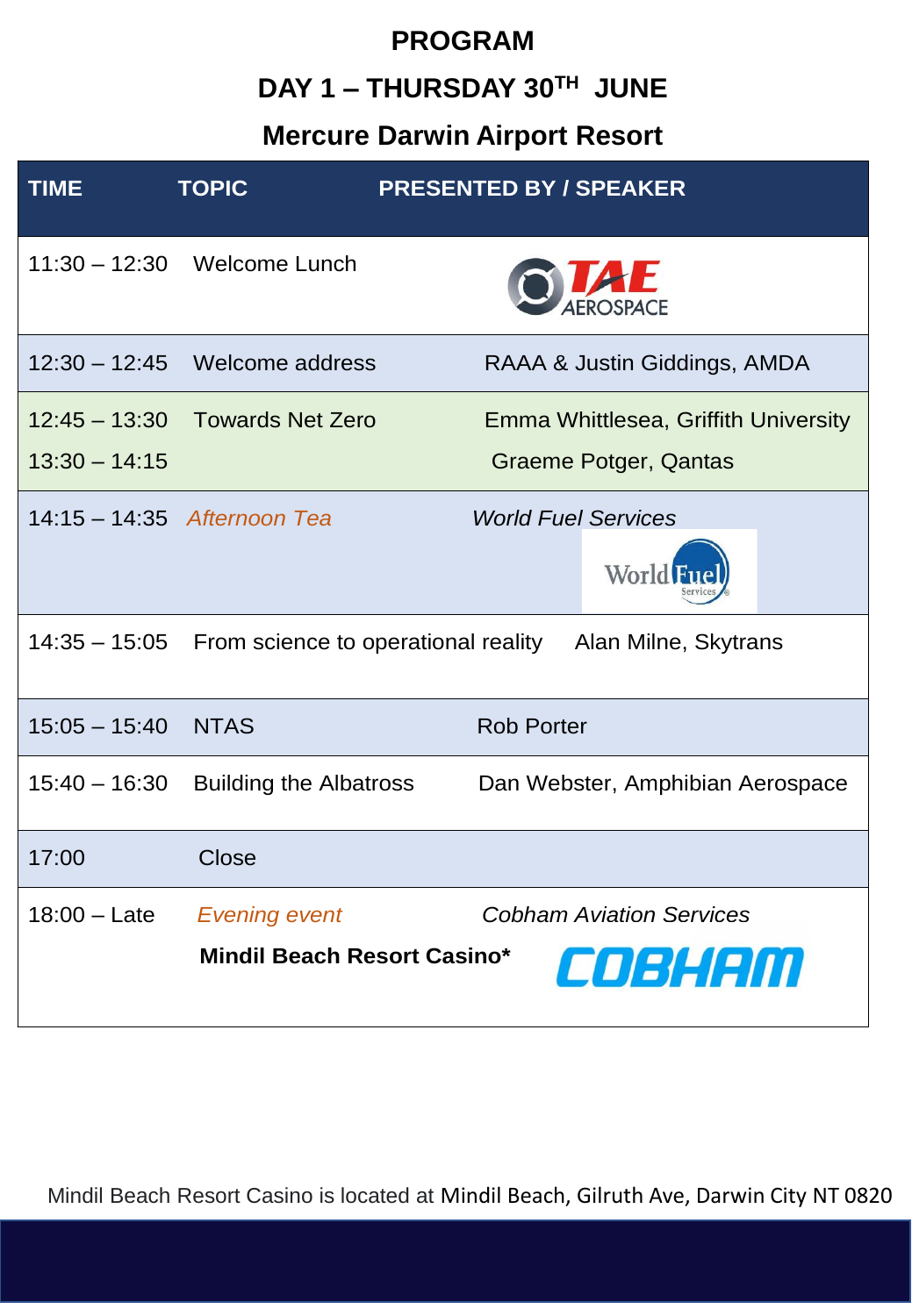





### **PROGRAM DAY 2 – FRIDAY 1ST JULY**

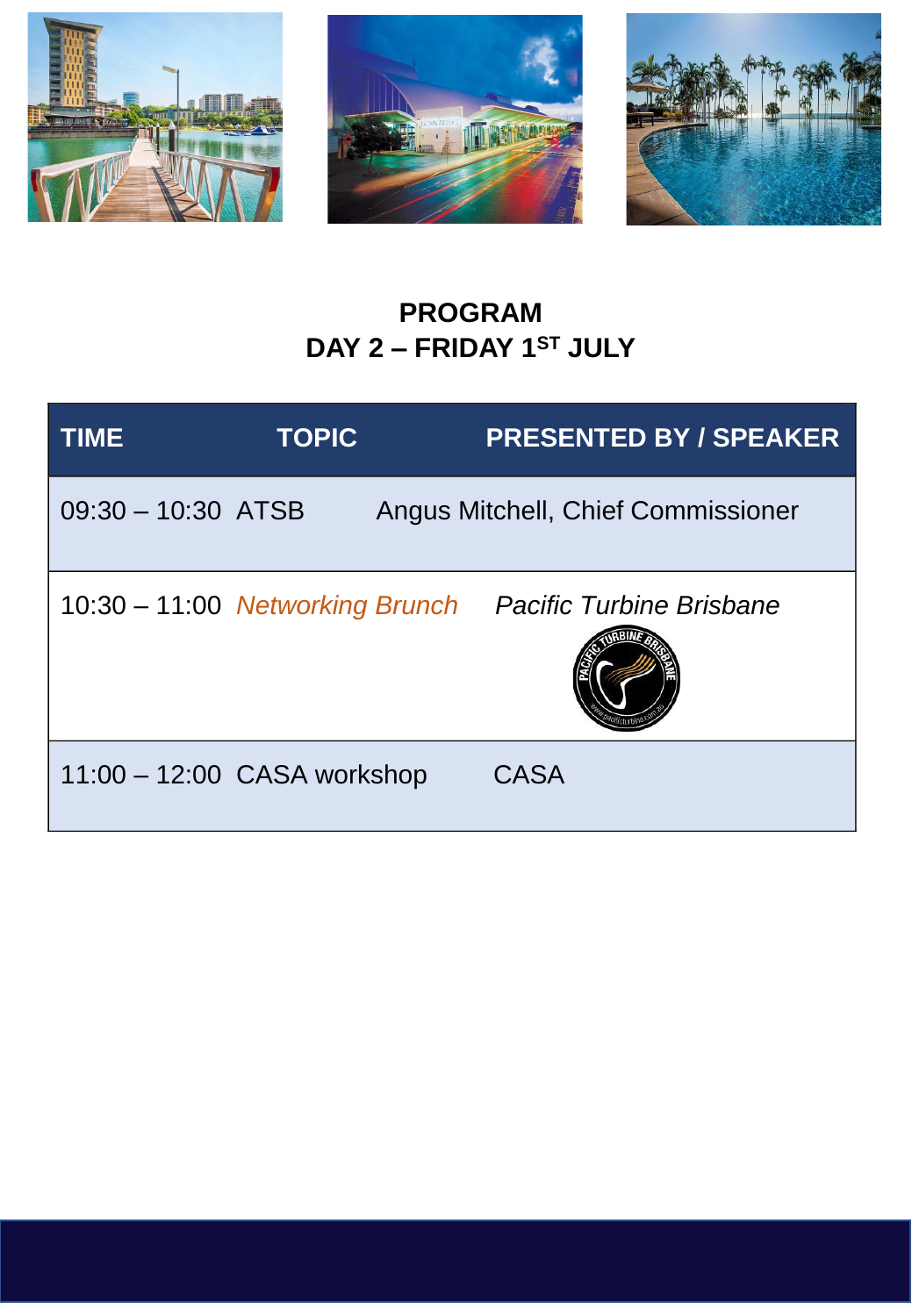

The Australian International Airshow and Aerospace & Defence Exposition is a global business event, attracting senior civil aviation, air transport, aerospace and defence industry, military and government decision-makers from around the world.

AEROSPA

AVALON 2023 is strongly supported by the Royal Australian Air Force (RAAF), Airservices Australia, the Civil Aviation Safety Authority, Defence's Capability Acquisition and Sustainment Group, the Defence Science and Technology Group and the Departments of Industry, Innovation & Science and of Infrastructure & Regional Development.

As AVALON 2023 will be a cornerstone event of the Royal Australian Air Force's Centenary Year, the RAAF will invite Air Chiefs and Air Force leaders from throughout the Indo-Asia-Pacific region and around the world to participate. In 2019, 24 Air Chiefs and Air Force leaders participated - many at Chief of Air Force, Deputy Chief of Air Force or Force Commander level.

With the support of other Australian Government agencies and a range of civil industry stakeholders, invitations are also being extended to international leaders in defence equipment acquisition, civil air transport, air traffic control, general aviation, commercial aviation and aerospace technology across the globe, with particular emphasis on the Asian and Indo-Pacific regions.

AVALON 2023 will again feature an extensive delegations management system designed to help exhibitors and delegations to connect and coordinate business engagement.

International Aerospace Industry Supply Chain Seminars will also provide platforms for companies to engage with potential partners, suppliers and customers from other nations and to identify common challenges, opportunities and solutions. Around 36 conferences, seminars and symposia were held in conjunction with AVALON 2019 to provide supplementary forums for the exchange of ideas, networking and engagement.

**AND DEFENCE EXPOSITION** 

### *AVALON 2023 will be the "essential business connection"*

But what is more, it will also be the international industry exposition where "business is combined with pleasure"!

The spectacular flying displays, for which Avalon is internationally renowned, are again being designed to maximise enjoyment for trade show participants. They will provide a colourful backdrop to corporate hospitality and business networking, but at the same time will be structured to minimise interruption to conferences, seminars and business meetings.

At the Australian International Airshow and Aerospace & Defence Exposition, doing business is always a pleasure - that is the "Avalon Distinction" and the "Avalon Advantage".

The business of AVALON 2023 is to do business!

WWW.AIRSHOW.COM.AU